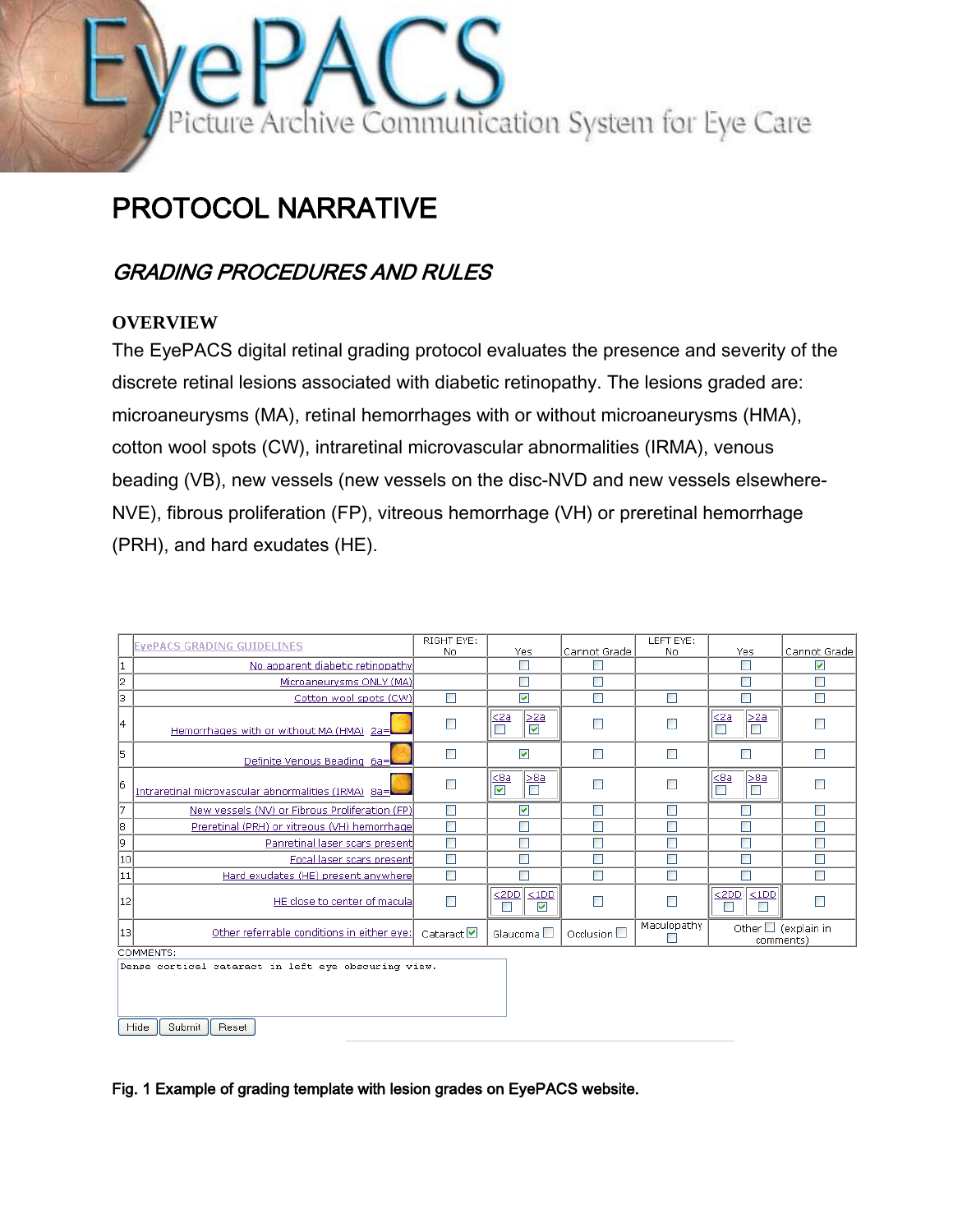An algorithm in the website processes the severity grades of the discrete retinal lesions and computes two summary grades:

1. Overall retinopathy severity level; and

2. Macular edema severity level.

The overall retinopathy severity levels are based on those established by the Early Treatment Diabetic Retinopathy Study (ETDRS) modification of the Airlie House classification of diabetic retinopathy (1,2) and the international classification of diabetic retinopathy developed by the International Council of Ophthalmology and adopted by the American Academy of Ophthalmology (3). The EyePACS overall retinopathy severity levels are collapsed into three levels of nonproliferative retinopathy (mild NPDR, moderate NPDR, severe NPDR) and one proliferative level (PDR). The grading of macular edema is not based on retinal thickening in the macula, as in the ETDRS grading protocol, but rather on the surrogate lesion of hard exudates, which is usually associated with adjacent retinal thickening and is predictive of the presence of macular edema (4).

| Consult |                                 |                                                                                                                                                                                                                                                                                                                                                                                                                                     |
|---------|---------------------------------|-------------------------------------------------------------------------------------------------------------------------------------------------------------------------------------------------------------------------------------------------------------------------------------------------------------------------------------------------------------------------------------------------------------------------------------|
|         |                                 | Consultant: George Bresnick MD MPH                                                                                                                                                                                                                                                                                                                                                                                                  |
|         | <b>Consultant Site: EyePACS</b> |                                                                                                                                                                                                                                                                                                                                                                                                                                     |
|         |                                 | Consult Date/Time: 2010-05-13 13:23:10                                                                                                                                                                                                                                                                                                                                                                                              |
|         |                                 | Image Observations: Right Eye:soft exudates; numerous intraretinal hemorrhages and<br>microaneurysms; definite venous beading; intraretinal microvascular<br>abnormalities; neovascularization; hard exudates within 1500 microns<br>of fovea<br>Left Eye:Cannot detect presence or absence of:diabetic retinopathy<br>Detected presence or suspicion of referrable:cataract<br>Dense cortical cataract in left eye obscuring view. |
|         |                                 | Assessment and Recommendations: Refer for evaluation of proliferative retinopathy, macular edema, and<br>cataract.                                                                                                                                                                                                                                                                                                                  |
|         |                                 | <b>Diagnosis:</b> Proliferative Diabetic Retinopathy<br>Clinically Significant Macular Edema<br>Other Condition Requiring Referral                                                                                                                                                                                                                                                                                                  |
|         |                                 | <b>Referral Status:</b> Refer to Specialist for Specific Condition                                                                                                                                                                                                                                                                                                                                                                  |

Fig. 2. Example of consult notes generated by the website for the report that is transmitted to primary care providers from the EyePACS website.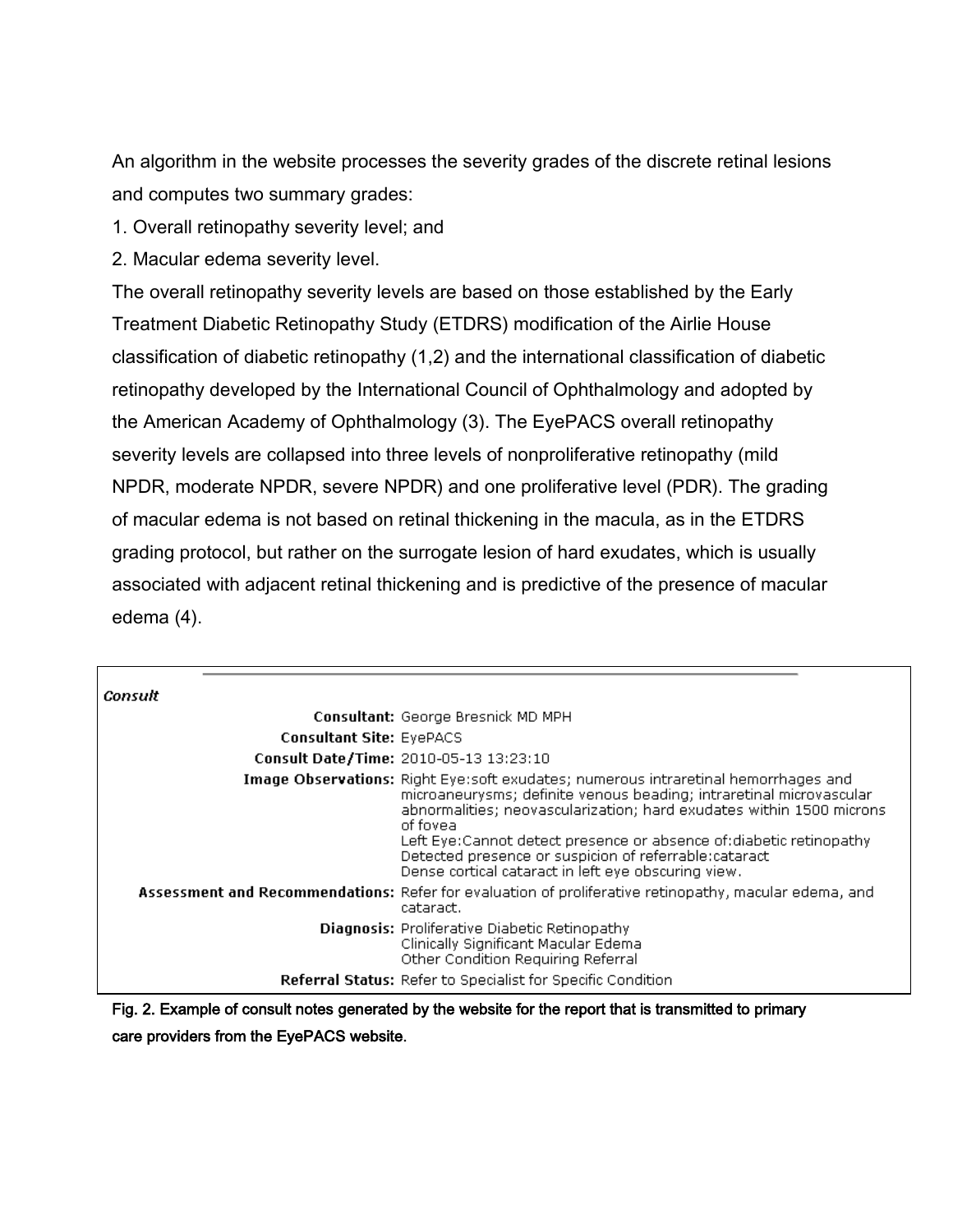The three 45-degree imaging fields used in EyePACS are:

1. Primary field – macula and optic nerve are equally distant from the center (corresponds to the default position of the fixation light in Topcon and Canon retinal cameras;

2. Nasal field – centered on the nasal edge of the optic nerve; and.

3. Temporal field – centered temporal to the macula and including the macula.

In grading the presence and severity of retinal lesions, the reader considers the entire retinal area covered by the three imaging fields, except for the grading of hard exudates in the macular region.



Fig. 3. Example series of images in a typical encounter.

Readers use the following conventions in evaluating the presence and severity of retinal abnormalities:

a) The presence or absence of a retinal lesion is indicated by a No or Yes answer.

\* No indicates that a lesion is absent. If there is a suggestion that a lesion may be present, but the reader is less than 50% certain that the lesion is, in fact, present, the reader uses No for that lesion.

\* Yes indicates the definite presence of a lesion. If the reader is greater than or equal to 50% certain that the lesion is present, the reader marks the question Yes.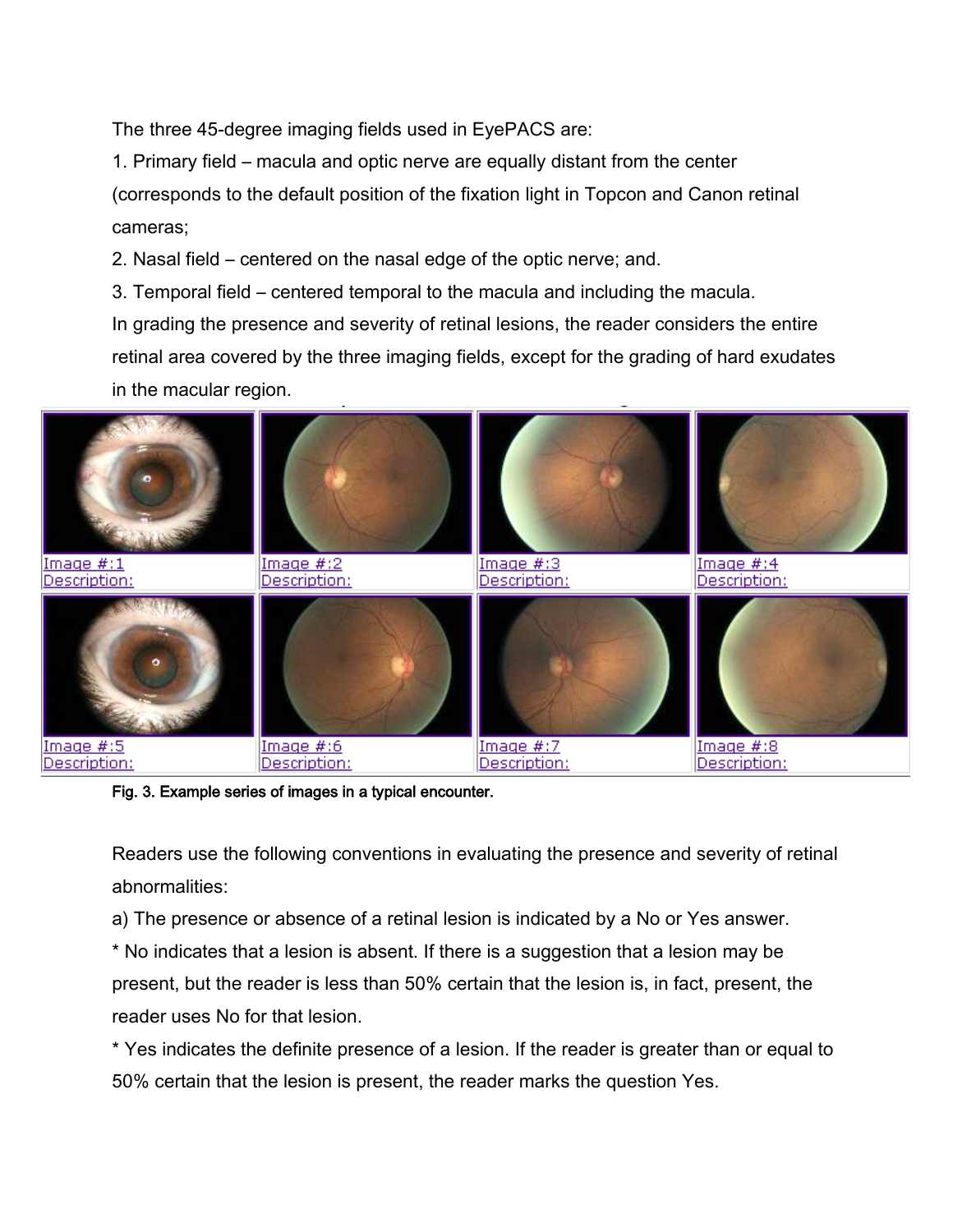b) For some lesions (HMA and IRMA) the severity of the lesion is defined by comparison with photographic standards, and, in the cases of HMA, by the areal extent of the lesion. For determining areal extent, the image field is mentally divided by a horizontal line passing through the macula and the optic disc into upper hemifield and lower hemifield. The severity of HMA is graded by comparison with ETDRS Standard Photograph 2A, and the areal extent is graded by whether present in one or both hemifields. (See examples of the ETDRS Standard Photos on the EyePACS web site.) In determining the areal extent of HMA, the reader mentally compares the density and extent of the lesions within the 30-degree Standard Photograph 2A with any 30-degree segment of the 45- degree EyePACS images. As an aid to determining the approximate size of a 30-degree field segment, the reader refers to examples of EyePACS 45 degree images with a 30-degree circle superimposed. The reader moves the circle mentally across the EyePACS imaging fields looking for one or more segments that equal or exceed the severity of the lesions in the Standard photograph. (See Examples on the EyePACS website.)

c) Cannot grade is used to indicate that the lesion is ungradable due to impaired photographic quality or a confounding condition. \* If more than 50% of the area covered by the three imaging fields is missing or obscured, the reader selects cannot grade. \* If, on the other hand, less than 50% of the area covered by the three imaging fields is missing or obscured, the reader assumes that the missing or obscured portion of the field is the same as the unobscured portion of the field, and grades the image accordingly. \* If one or more lesions associated with a high risk for visual loss (NVD, NVE, PRH, VH, VB, IRMA, or HE within 2 disc diameters (DD) of the center of the macula) are present, the reader grades the lesion(s) regardless of how much of the area covered by the three imaging fields is missing or obscured.

#### DETAILED GRADING

#### Lesions associated with diabetic retinopathy.

Lesions associated with diabetic retinopathy include: microaneurysms (MA), retinal hemorrhages (H), cotton wool spots (CW), intraretinal microvascular abnormalities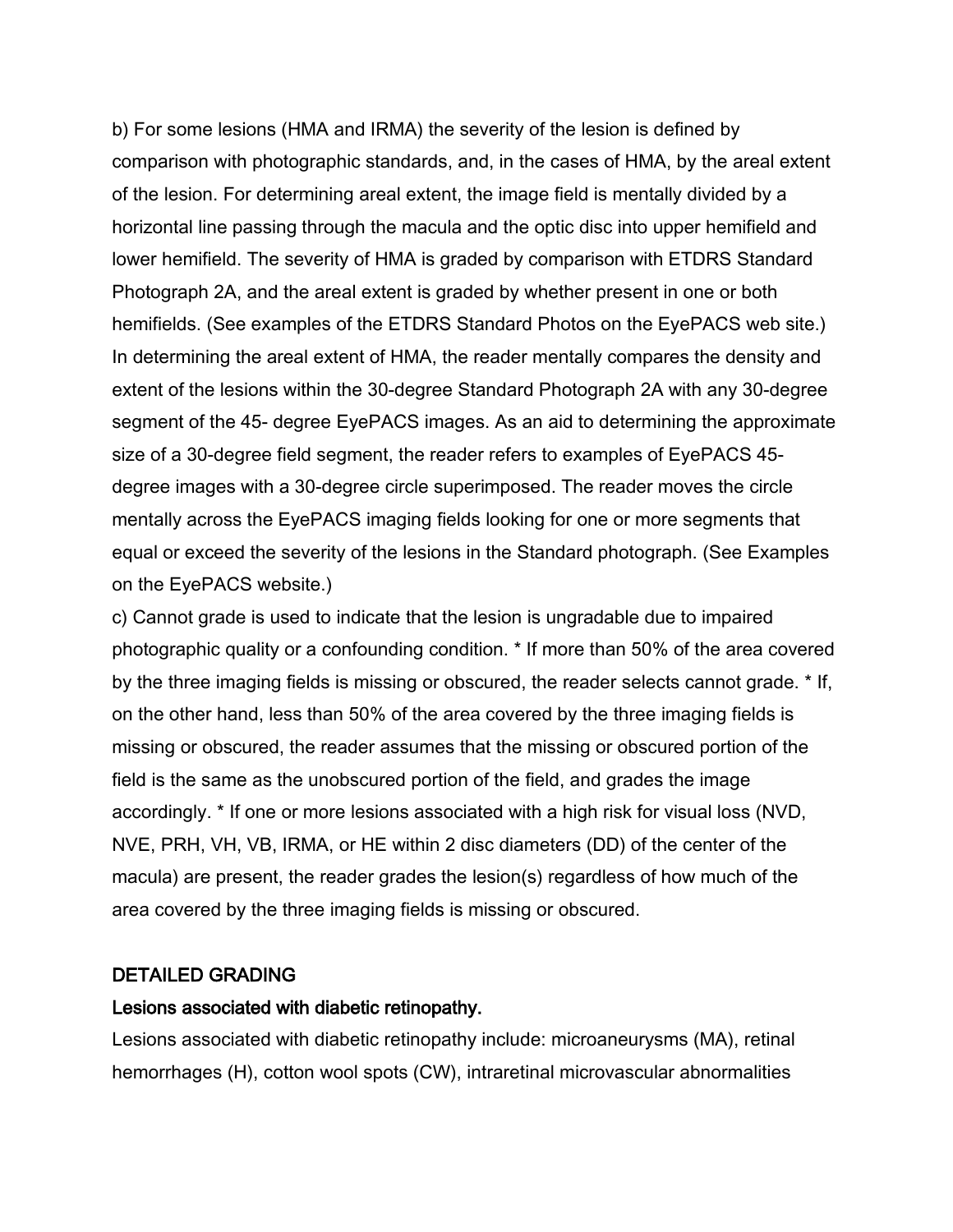(IRMA), venous beading (VB), hard exudates (HE), new vessels (NV), fibrous proliferation (FP), vitreous hemorrhage (VH) and preretinal hemorrhage (PRH). (Other lesions, such as venous loops and venous or arteriolar sheathing are not graded, but can be described in the Comments Section.)

1. No apparent diabetic retinopathy

Mark "Yes" if there is no apparent diabetic retinopathy, then skip to Question 13. Mark "Cannot Grade" If the presence or absence of diabetic retinal lesions in the photographed fields cannot be assessed.

#### Microaneurysms (MA)

Microaneurysms (MA), usually the first changes that define diabetic retinopathy that are seen on fundus photographs, appear as small circular red dots with well defined borders, varying in size from about 20µ in diameter to125µ in diameter (125µ is approximately the diameter of a branch vein within the optic nerve head). Dot hemorrhages of a similar size cannot be distinguished from microaneurysms without fluorescein angiography. Therefore, small circular red dot, which may represent a combination of microaneurysms and dot hemorrhages, are combined in the grading process as MA. The reader answers:

2. Microaneurysms ONLY

Answer "Yes" if no other diabetic retinal lesions are present.

Answer "Cannot Grade" if presence or absence of microaneurysms (as defined above) in the photographed fields cannot be assessed.

### Cotton wool spots (CW)

Cotton wool spots (CW) or soft exudates are a sign of localized retinal ischemia. The reader evaluates the presence of CW anywhere in the three imaging fields. 3. Cotton wool spots (CW)

### Hemorrhages with or without Microaneurysms (HMA)

In addition to MA, the reader evaluates retinal hemorrhages (H) which appear as red spots of varying size with irregular margins and uneven densities. They are classically divided into blot hemorrhages (usually located in the middle retinal layers) and flame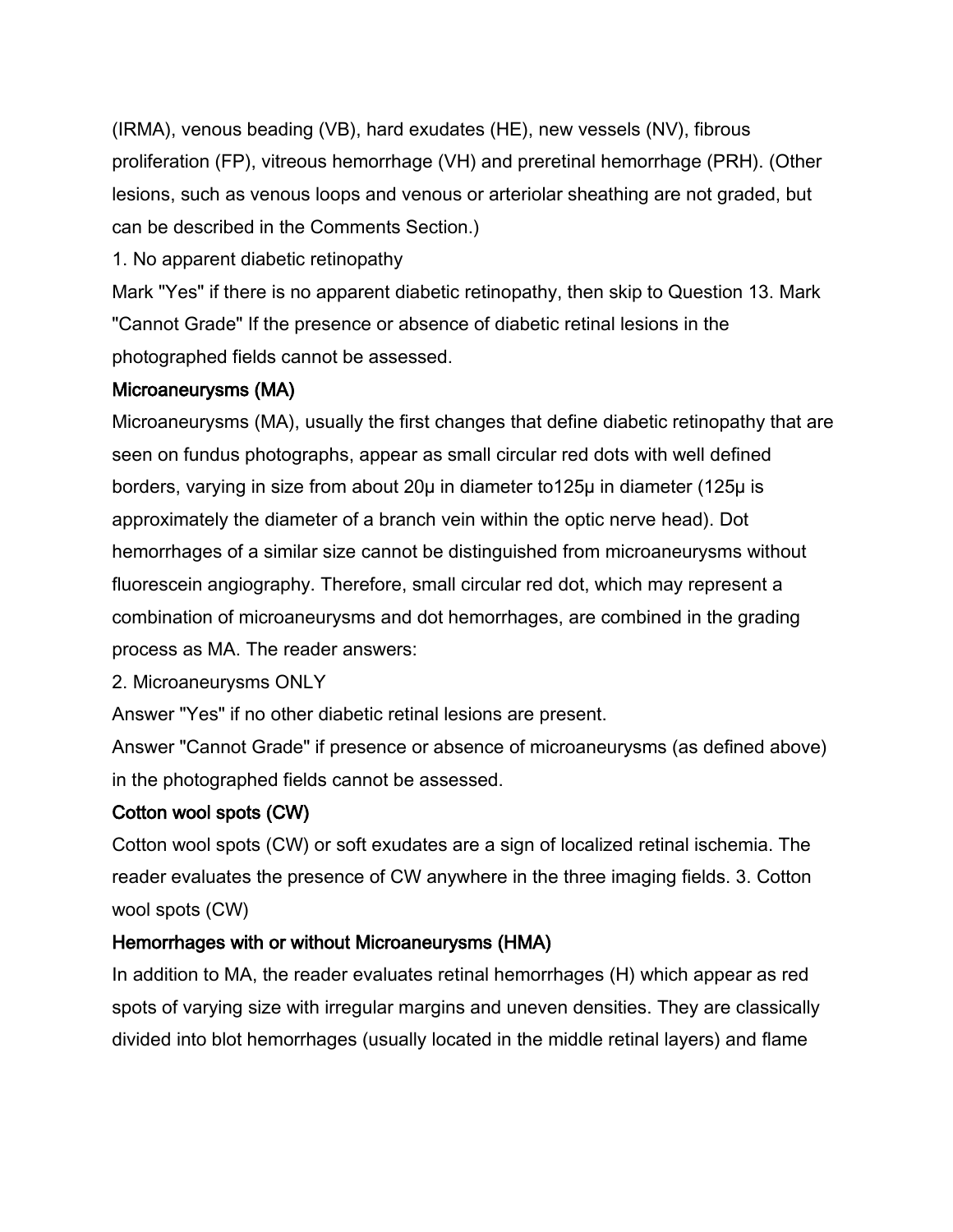hemorrhages (located in the more superficial nerve fiber layer). In evaluating the combined presence of hemorrhages and microaneurysms, the reader answers: 4. Hemorrhages with or without microaneurysms (HMA)

If HMA are present, the severity of the HMA is graded in comparison to [ETDRS](https://www.eyepacs.org/Clinical/grading/Ref2a.jpg)  Standard Photograph 2A:



In determining severity, consider all of the "red spots" whether they are small red dots, blots or flame-shaped. If HMA greater than Standard Photograph 2A are present in only one hemifield, or if HMA less than Standard Photograph 2A are present in one or both hemifields, the reader marks "<2a".

The reader marks ">2a" if the severity is greater than Standard Photograph 2a in both hemispheres.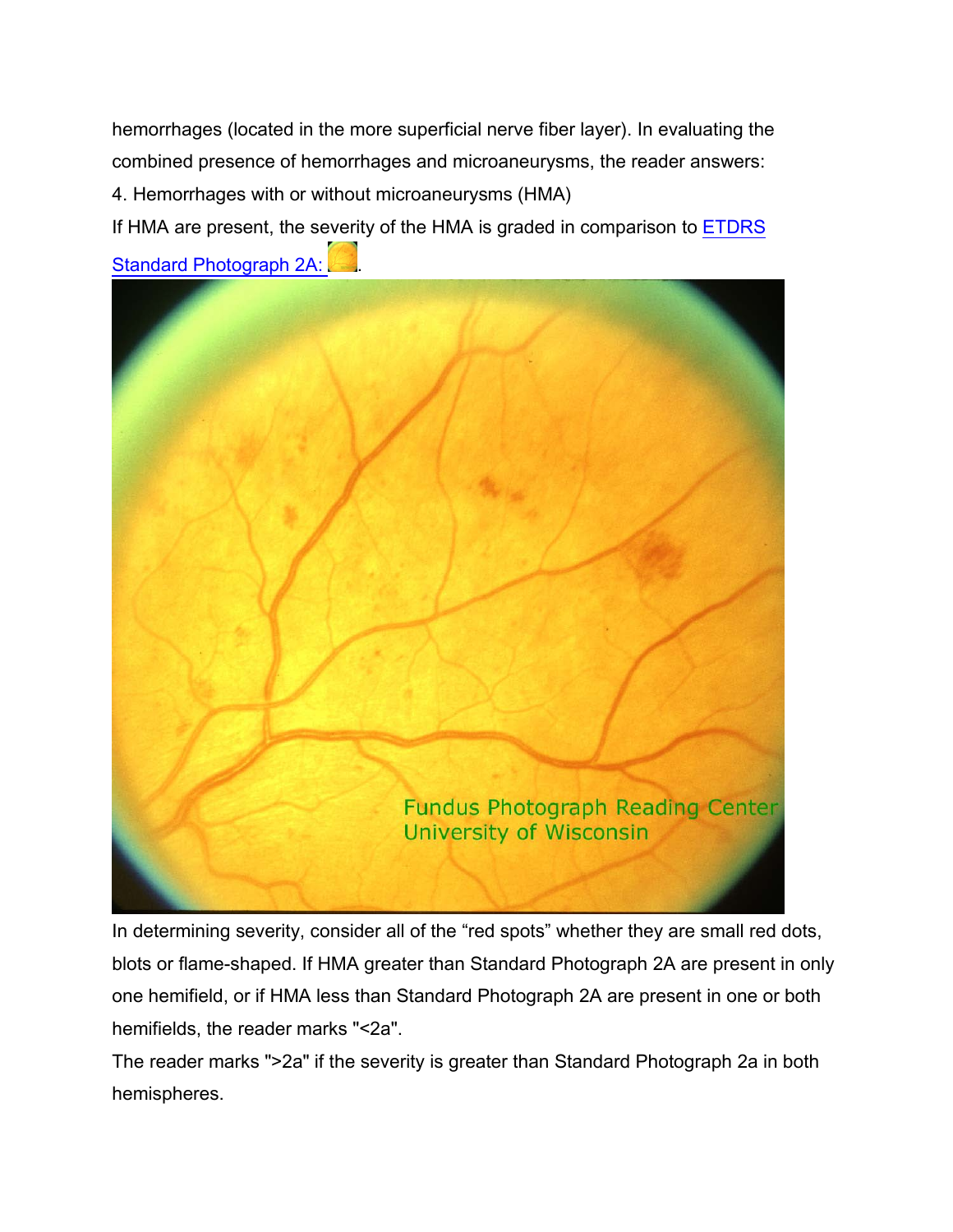## Definite Venous Beading (VB)

Venous beading is a sign of localized retinal ischemia. The caliber of one or more segments of the retinal veins assumes a sausage-like dilation.



5. Standard Photograph 6A:

The standard photo 6a can be used as an example of definite VB, but the reader indicates simply whether VB is present (Yes) or absent (No).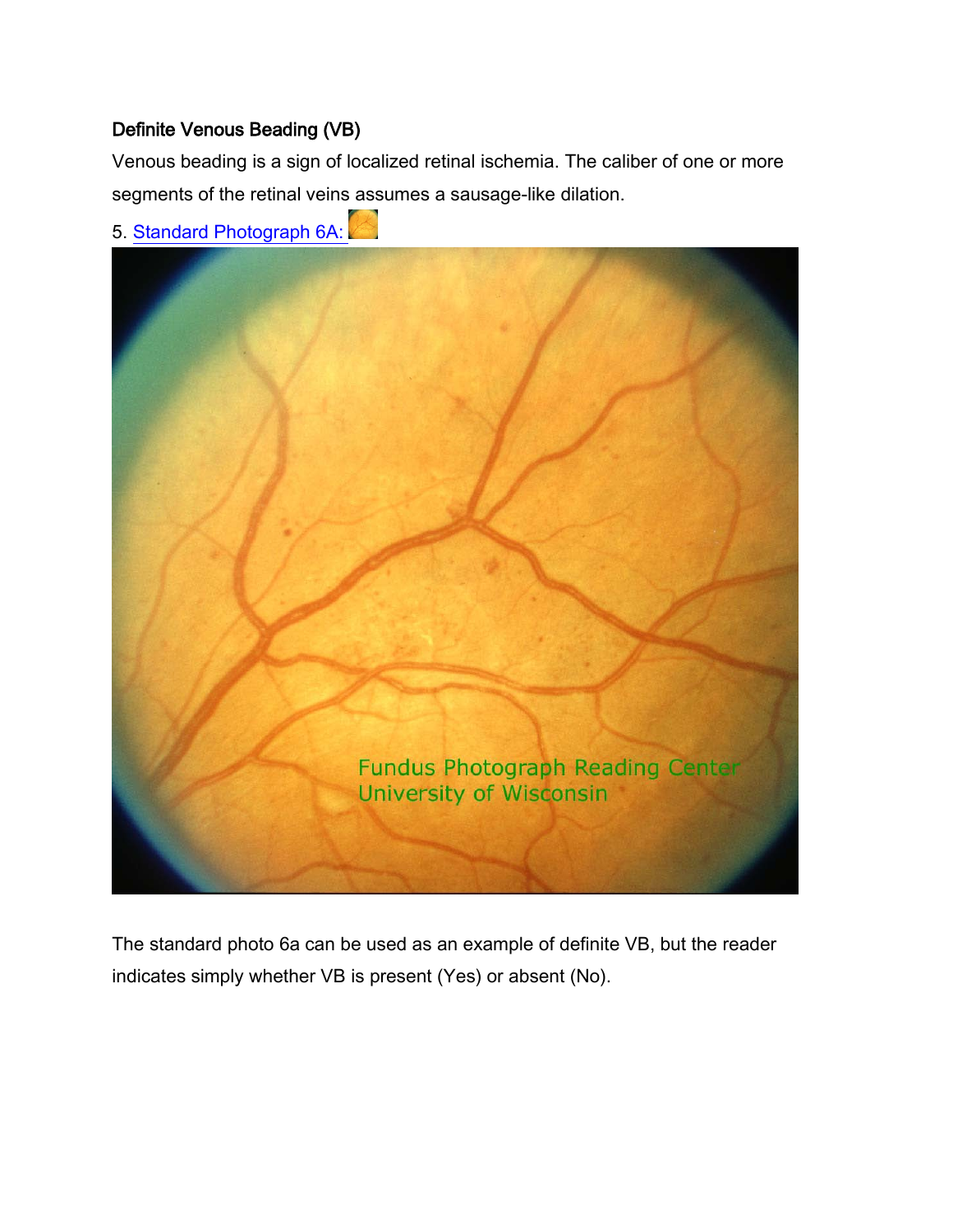#### Intraretinal Microvascular Abnormalities (IRMA)

IRMA are also a manifestation of localized retinal ischemia and appear as dilated tortuous capillary segments (collateral vessels).

6. Intraretinal Microvascular Abnormalities (IRMA): The reader answers "No" if IRMA are not present. If IRMA are present, the reader evaluates the severity in comparison to

ETDRS Standard Photograph 8A:



If IRMA are present in one or both hemifields, but less severe than Standard Photograph 8A in both hemifields the reader would answer "<8a". If IRMA are as severe as or more severe than Standard Photograph 8A in at least one hemifield, the reader would answer ">8a".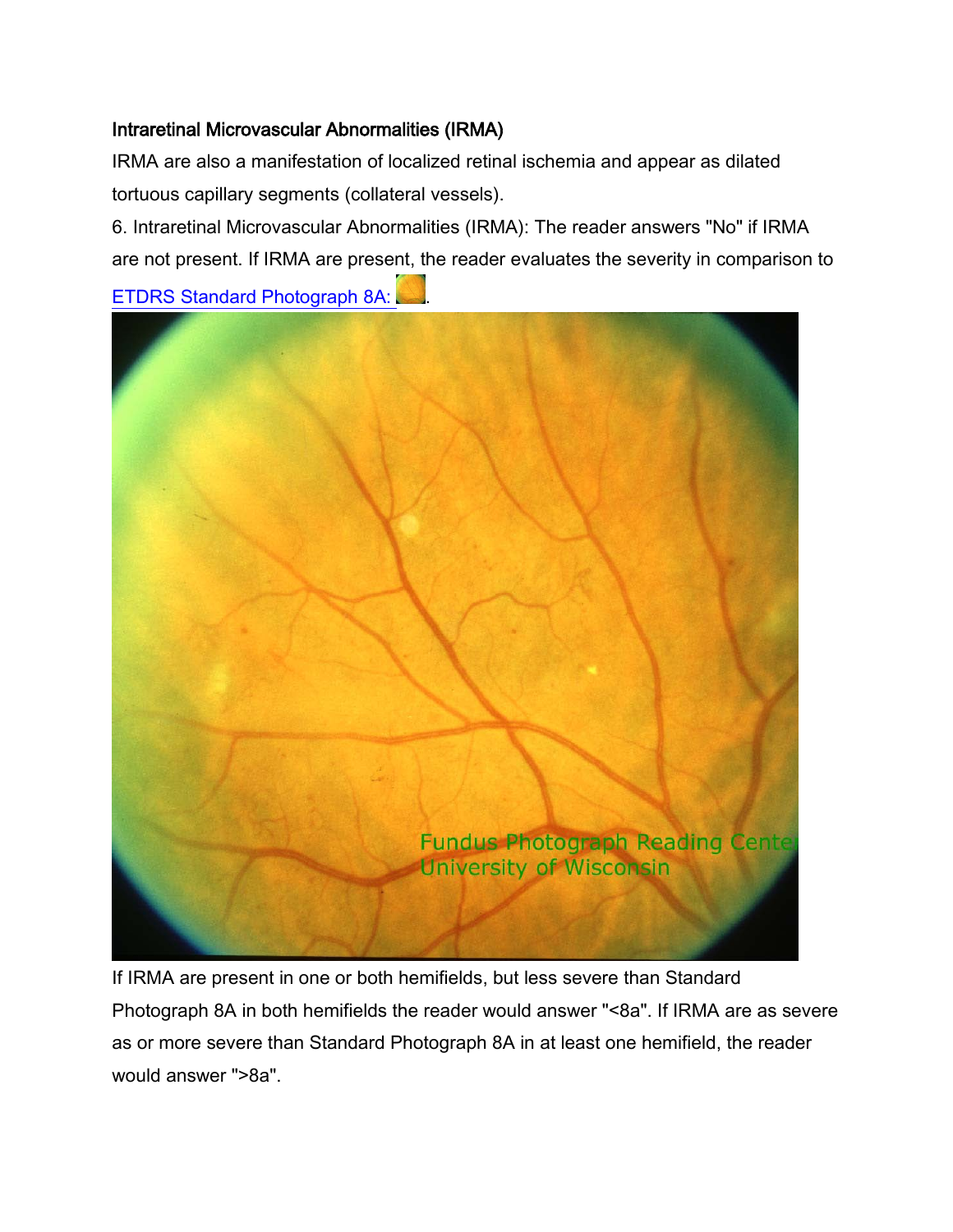#### New vessels (NV) and/or Fibrous Proliferation (FP)

Proliferative diabetic retinopathy is characterized by growth of abnormal blood vessels and fibrous tissue from the optic nerve head or from the inner retinal surface (usually on or near retinal veins). The new vessels, which appear initially as fine tufts on the inner surface of the retina subsequently grow into the outermost layer of the vitreous. Initially they consist of fine "naked" vessels, and, as they progress, a fibrous tissue component is added. Ultimately, the vessel component regresses and a predominately fibrous frond may be seen. Therefore, the presence of fibrous tissue without a visible vascular component may indicate proliferative retinopathy. If the reader believes that a fibrous tissue frond originated from neovascular growth (based on its location and configuration), then the question regarding new vessels and/or fibrous proliferation should be answered "Yes". If the reader believes that fibrous (or glial) tissue is from another condition (e.g., epiretinal membrane or optic disc congenital glial remnant), then the question should be answered "No". The reader answers:

7. New vessels (NV) and/or fibrous proliferation (FP)

#### Preretinal (PRH) and/or Vitreous Hemorrhage (VH)

Hemorrhage on the surface of the retina (preretinal) and/or in the vitreous is assessed. In the grading algorithm, VH or PRH are considered a manifestation of proliferative diabetic retinopathy, even if no NV or FP is seen. The reader answers:

8. Preretinal hemorrhage (PRH) and/or vitreous hemorrhage (VH)

#### Laser scars (PRP or Focal)

If laser scars are present, the reader is asked to distinguish between panretinal laser scars (usually between 200 microns and 500 microns in diameter and located beyond the posterior pole in all quadrants) or focal laser scars (usually less than 200 microns in diameter and located in the macular region.) The reader answers:

- 9. Panretinal laser scars present
- 10. Focal laser scars present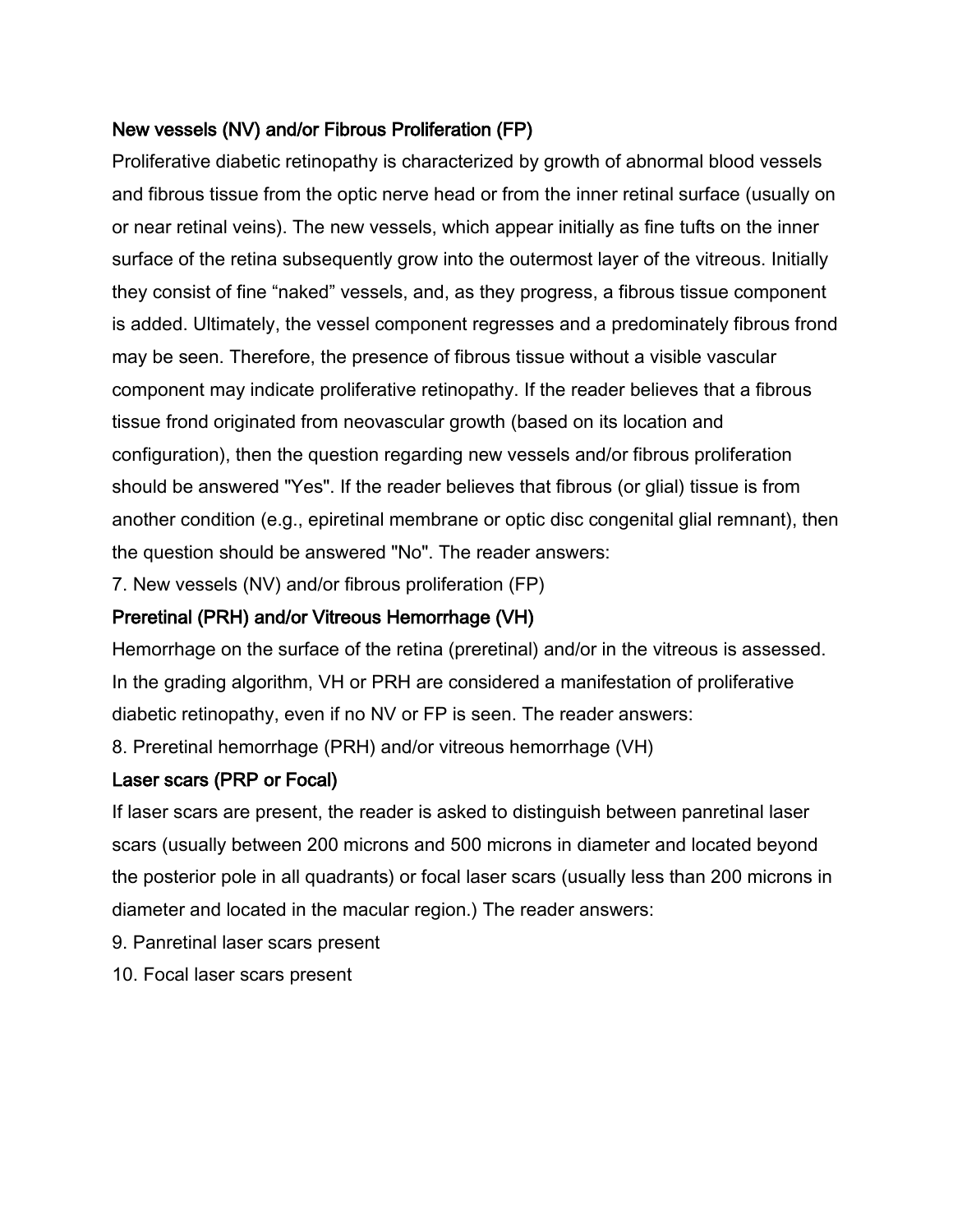### Hard Exudates (HE)

Retinal hard exudates (HE) are variable in size, sharply defined, and yellow. They may be scattered, aggregated, or "ring-like" in their distribution. The reader indicates the presence or absence of HE in relation to the center of the macula. The reader answers: 11. Hard exudates (HE) present anywhere.

12. Hard exudates close center of the macula. The reader evaluates the proximity of any hard exudate to the center of the macula. Mark "No" If HE are not present or are present, but further than 2 disc diameters from the center of the macula; mark "<2DD" if hard exudates are within 2 disc diameters but further than 1 disc diameter from the center of the macula; mark "<1DD" if hard exudates are within 1 disc diameter from the center of the macula.

### Other Conditions Requiring Referral

13. Mark appropriate boxes for cataract, glaucoma, vascular occlusion, any type of maculopathy, and any other condition in either eye that should be followed by an eye care provider. Indicate nature of referable condition in Comments section.

## IMAGE QUALITY

After completion of the detailed grading of lesions, the reader assesses the overall quality of the images in both eyes.

Image quality factors to consider are:

Focus: Is the focus good enough to perform adequate grading of the smaller retinal lesions such as MA and IRMA?

Illumination: Is the illumination adequate (not too dark, not too light)? Are there dark areas or washed-out areas that interfere with detailed grading?

Image field definition: Does the primary field include the entire optic nerve head and macula? Are the nasal and temporal fields adequately centered to include at least 80% of the non-overlapping portion of the field (i.e., the nasal portion of the nasal field, temporal portion of the temporal field)?

Artifacts: Are the images sufficiently free of artifacts (such as dust spots, arc defects, and eyelash images) to allow adequate grading?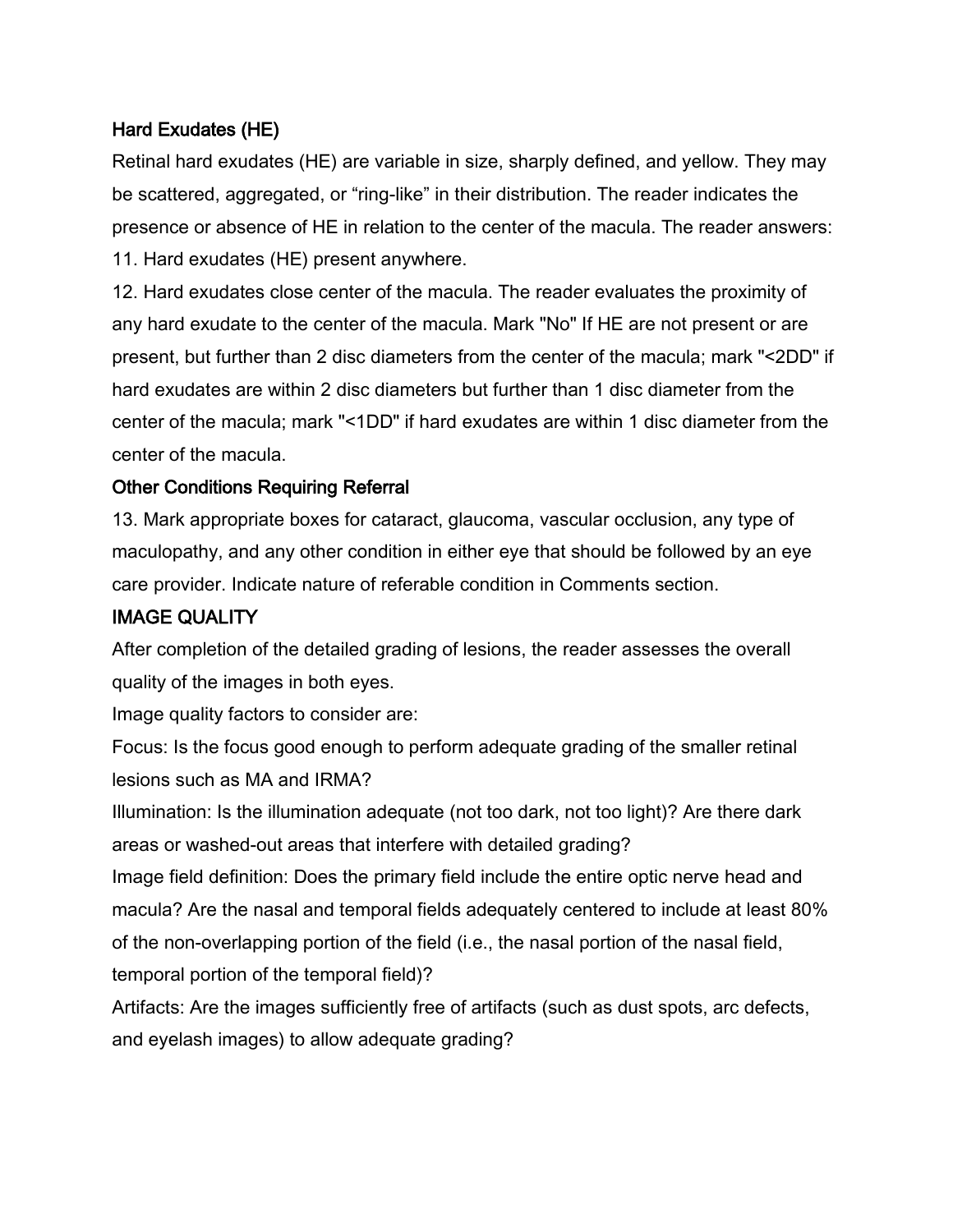In the dropdown menu in the Image Quality field, the reader chooses one of the following:

Excellent: There were no problems in any of the image quality factors listed above, and all of the detailed retinopathy questions were gradable.

Good: There were some problems in one or two of the image quality factors, and all of the detailed retinopathy questions were gradable.

Adequate: There were some problems in three or four of the image quality factors listed above, and all of the detailed retinopathy questions were gradable.

Insufficient for Full Interpretation: One or more of the detailed retinopathy questions were marked "cannot grade," but some of the questions were gradable.

Insufficient for Any Interpretation: None of the questions were gradable.

Other: Some other factor(s) in the quality of the images interfered with the grading. The reader should specify the nature of the problems in the Comments Section.

#### EYEPACS GRADING LEVEL DEFINITIONS

#### Overall diabetic retinopathy severity:

Each EyePACS overall diabetic retinopathy severity level is followed by a corresponding numerical level as defined by the Early Treatment Diabetic Retinopathy Study (ETDRS) (1, 2) and an ICD-9-CM diagnostic code:

No retinopathy (level 10)(250.00-1): No lesions associated with diabetic retinopathy Mild NPDR (level 20)(362.04): Microaneurysms (MA) only -- No blot or flame hemorrhages or other retinal lesions associated with diabetic retinopathy [including cotton wool spots (CW), intraretinal microvascular abnormalities (IRMA), venous beading (VB), hard exudates (HE), new vessels (NV), fibrous proliferation (FP), vitreous hemorrhage (VH) and preretinal hemorrhage (PRH)] are present.

Moderate NPDR (level 35, 43, 47)(362.05): Hemorrhages with or without microaneurysms (HMA) present, but less than the criteria for severe NPDR. If cotton wool spots (CW) and/or hard exudates (HE) are present, but there are no HMA, the eye is classified "no diabetic retinopathy" (level 10), and the presence of these lesions is noted in the Comments Section. IRMA or venous beading (VB) less than the severity described under "severe NPDR" (level 53) may be present.